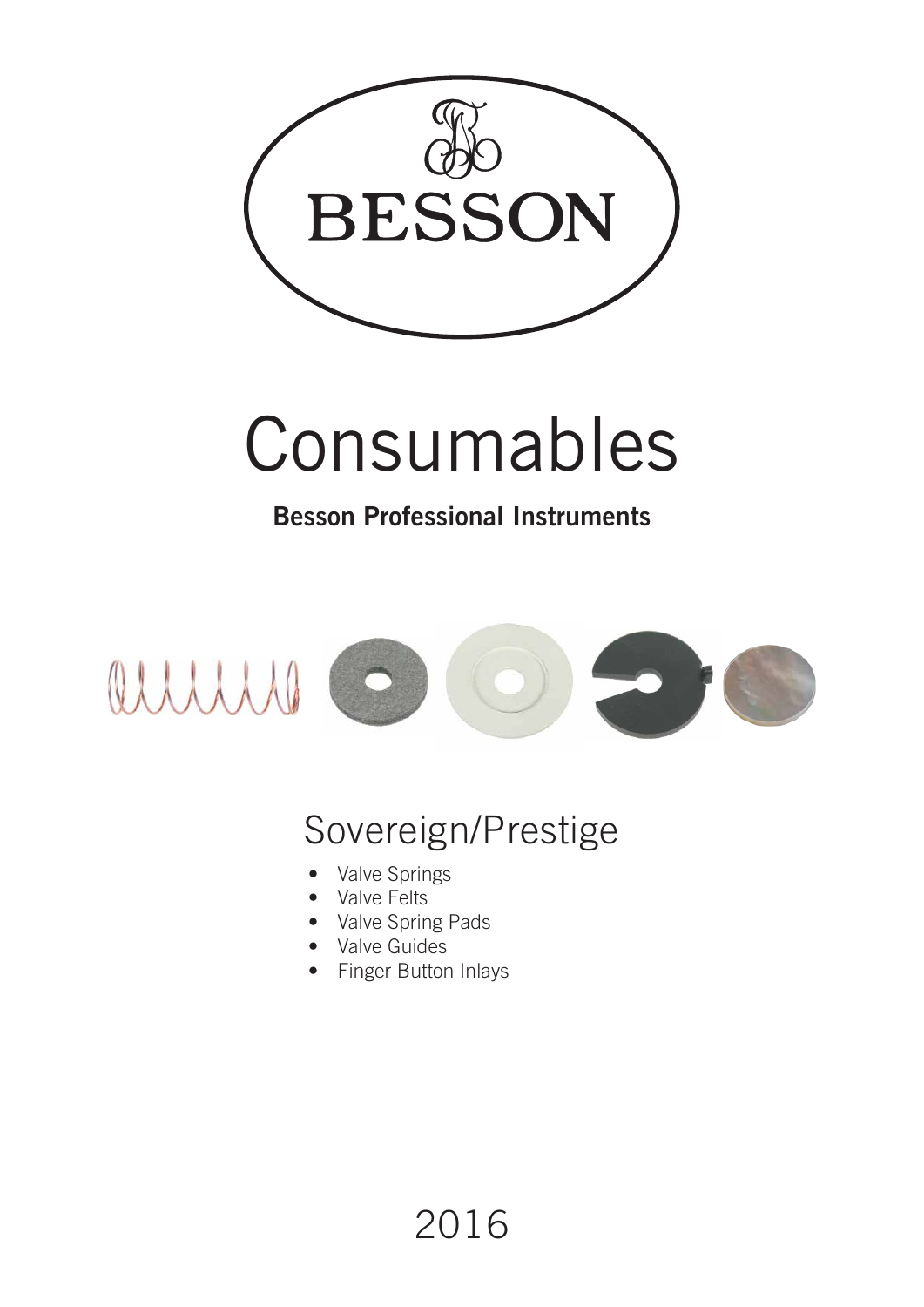

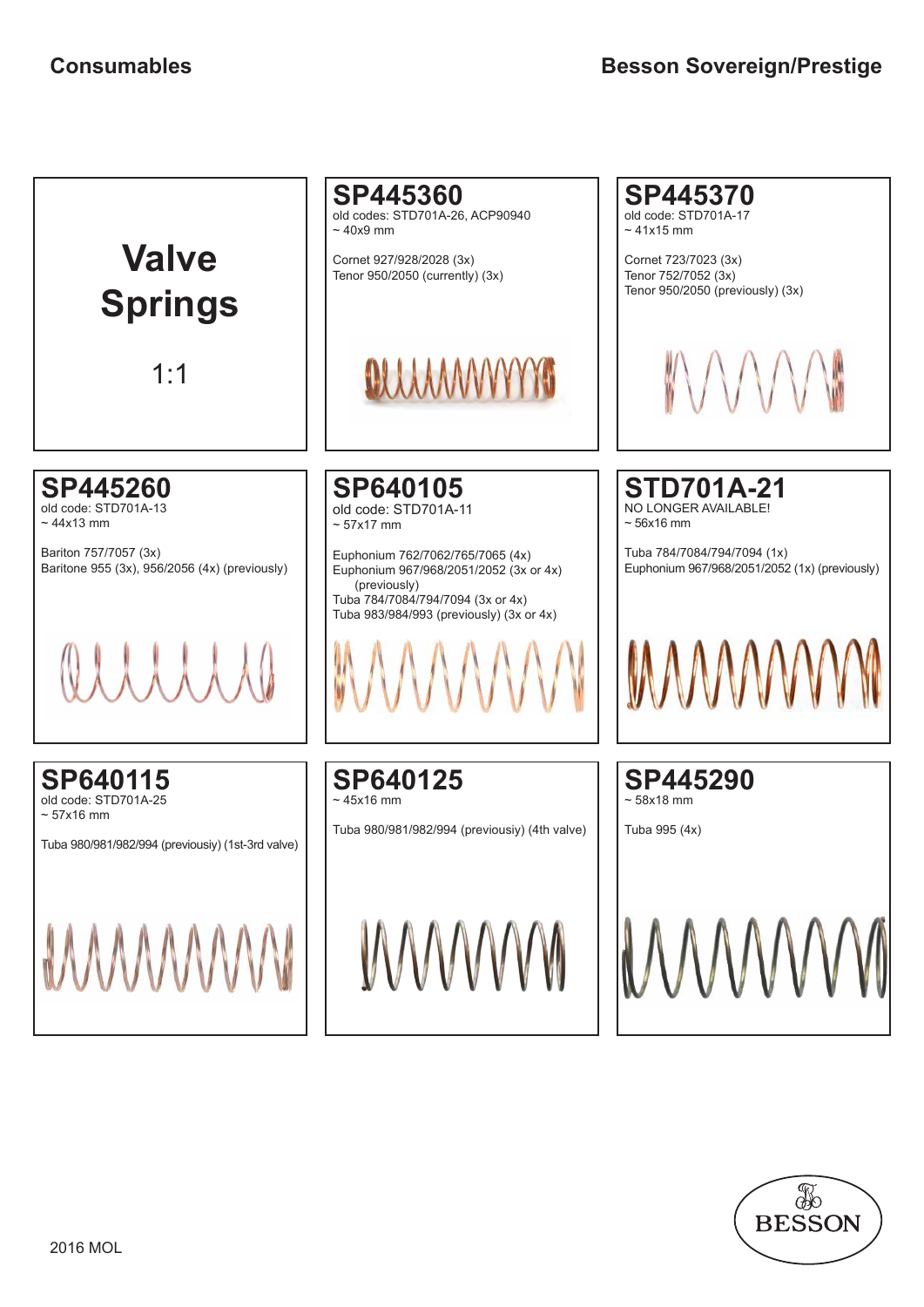#### **Consumables**

#### **Besson Sovereign/Prestige**



1:1



Euphonium 967/968/2051/2052 (1st valve) Tuba 980/981/982/983/984/993/994 (1st valve)

#### **SP640155**

 $\sim 65x20$  mm

Euphonium 967/968/2051/2052 (2nd valve) Tuba 980/981/982/983/984/993/994 (2nd valve)



**SP640165**  $\sim$  64x20 mm

Euphonium 967/968/2051/2052 (3rd valve) Tuba 980/981/982/983/984/993/994 (3rd valve)

#### **SP640175**  $\approx 60x20$  mm

Euphonium 967/968/2051/2052 (4th valve) Tuba 980/981/982/983/984/993/994 (4th valve)





Baritone 955 (3x), 956/2056 (4x) (currently)

# **MWWW**

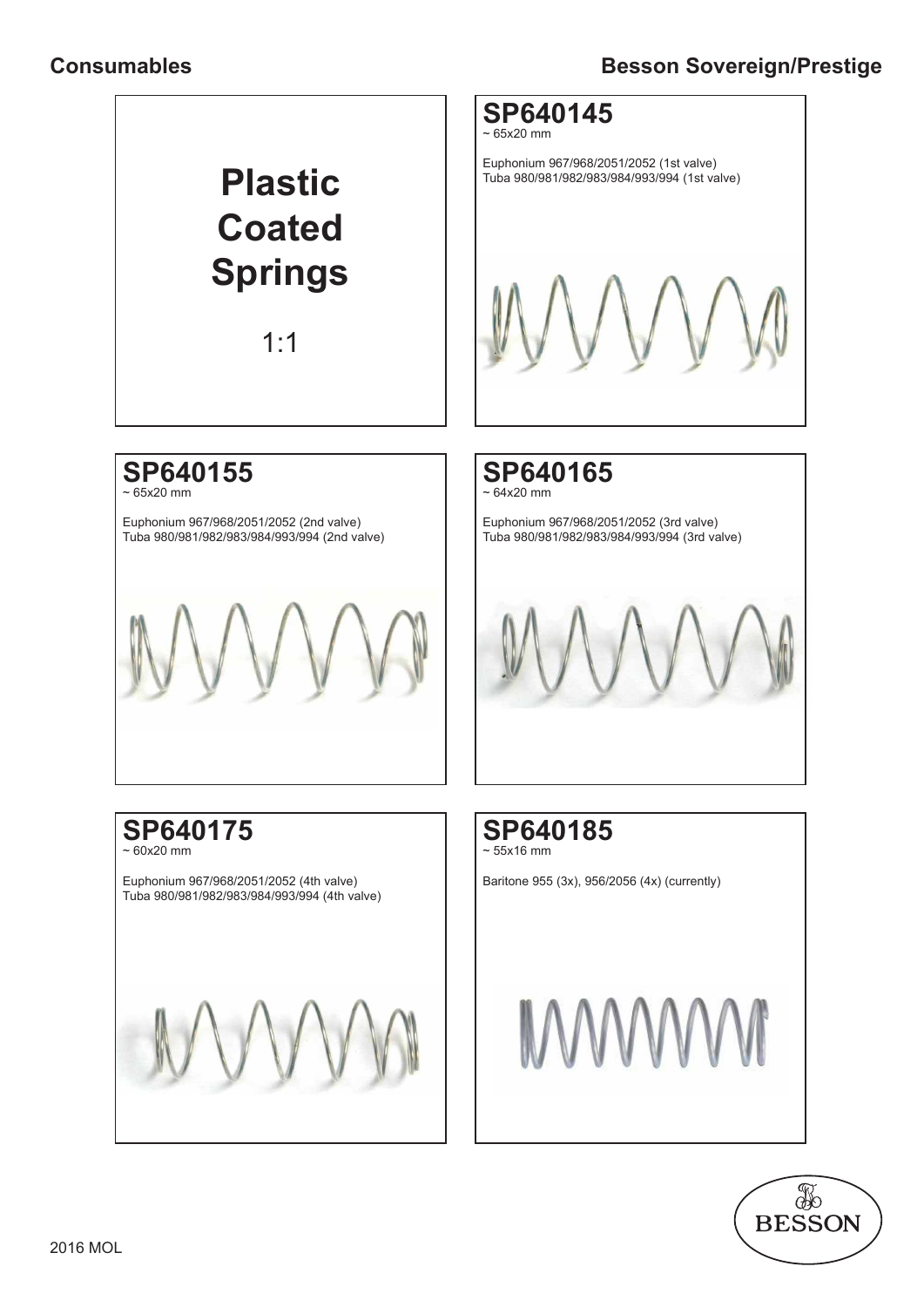

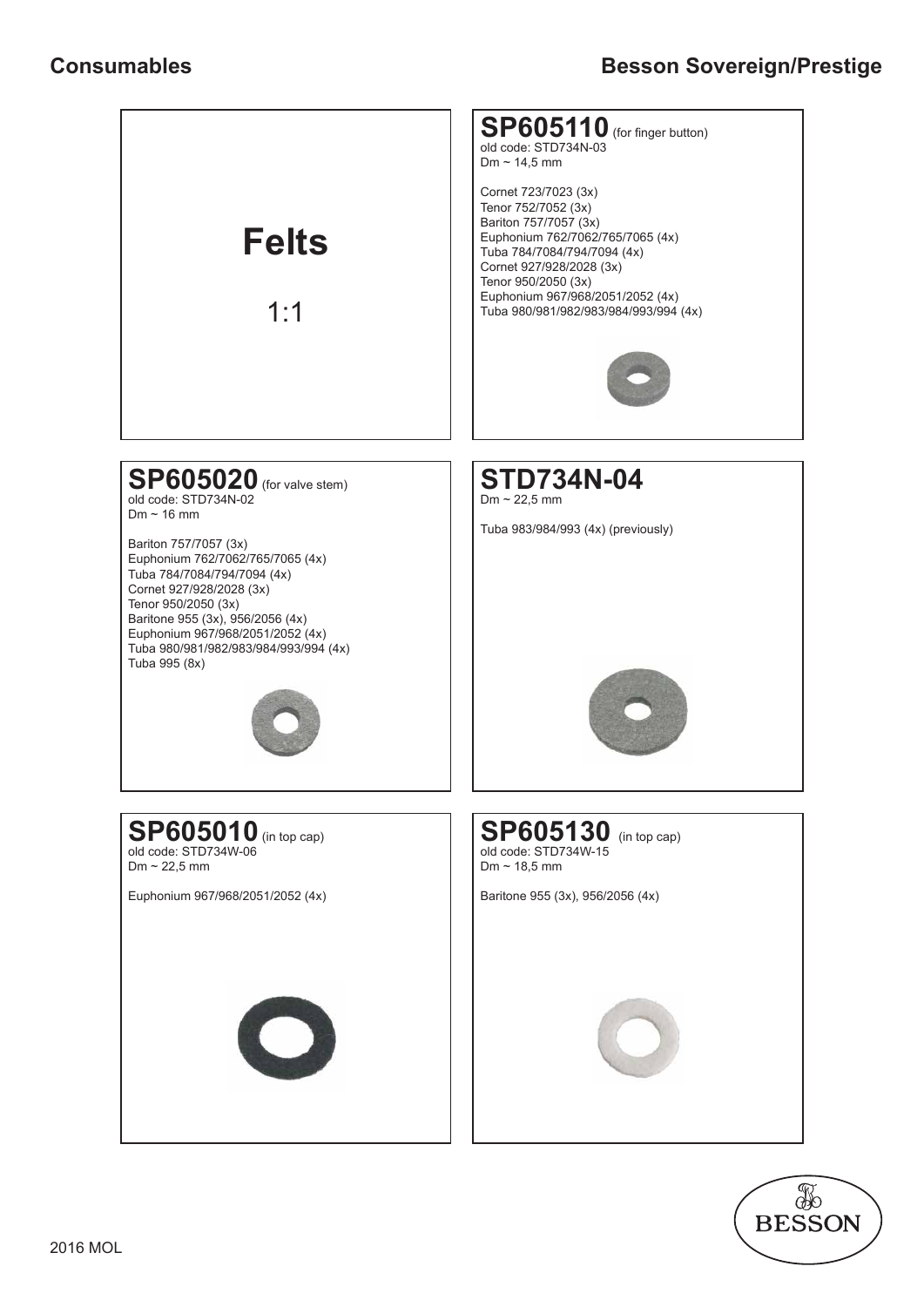

**SP605090** old code: STD720B-07  $Dm \sim 18$  mm

Bariton 757/7057 (3x) Euphonium 762/7062 (4x) Euphonium 765/7065 (1st-3rd valve) Baritone 955 (3x), 956/2056 (4x)





**SP605070** old code: STD720B-04  $Dm \sim 25$  mm Euphonium 762/7062 (4x) Euphonium 765/7065 (1st-3rd valve) Euphonium 967/968/2051/2052 (1st-3rd valve) Tuba 980/981/982/983/984/993/994 (4x) **SP605080** old code: STD720B-05  $Dm \sim 26.5$  mm Euphonium 765/7065 (4th valve) Euphonium 967/968/2051/2052 (4th valve) **SP605140** old code: STD720B-06  $Dm \sim 29$  mm Tuba 980/981/982/983/984/993/994 (4x) Euphonium 765/7065 (4th valve) Euphonium 967/968/2051/2052 (4th valve)

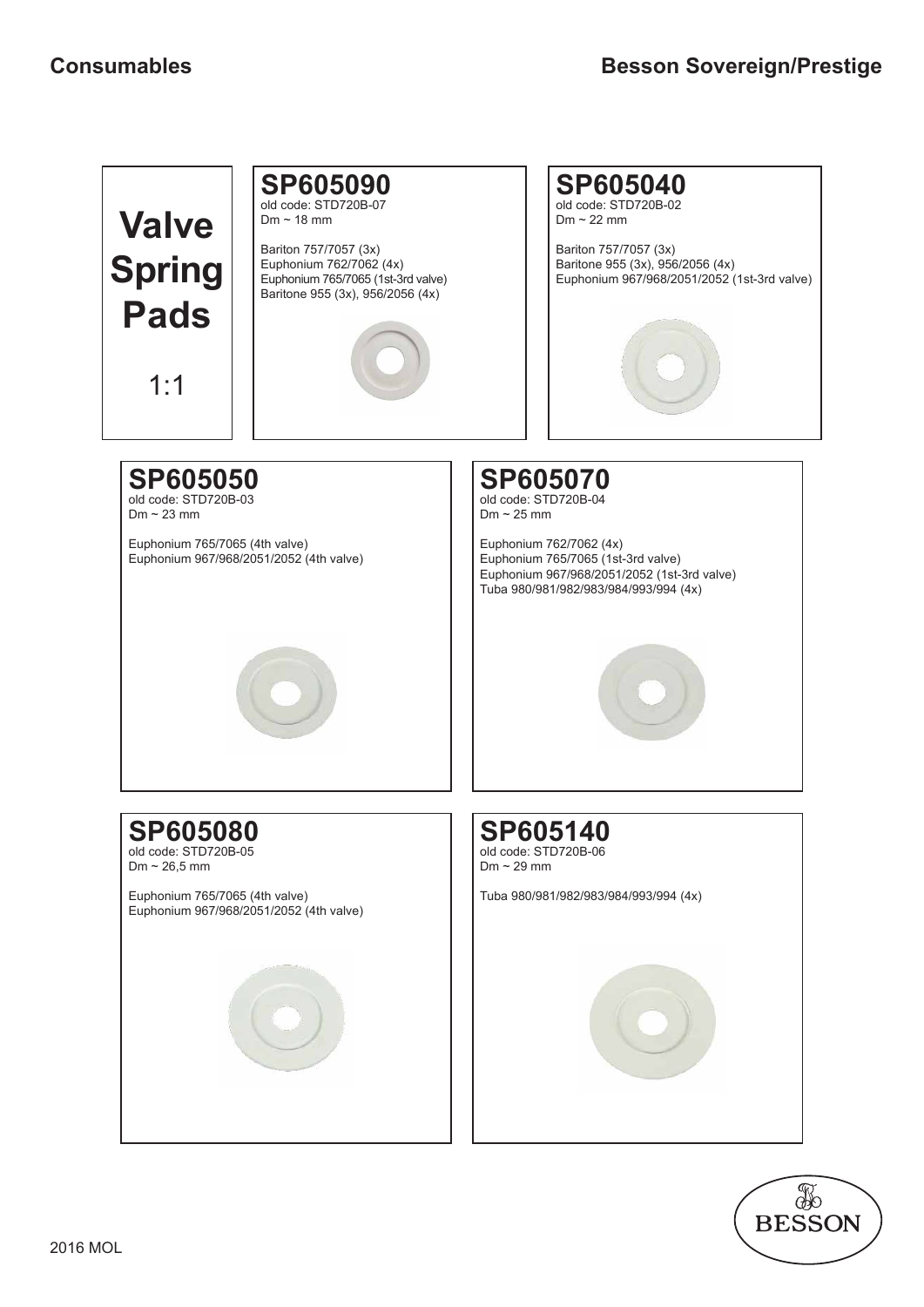

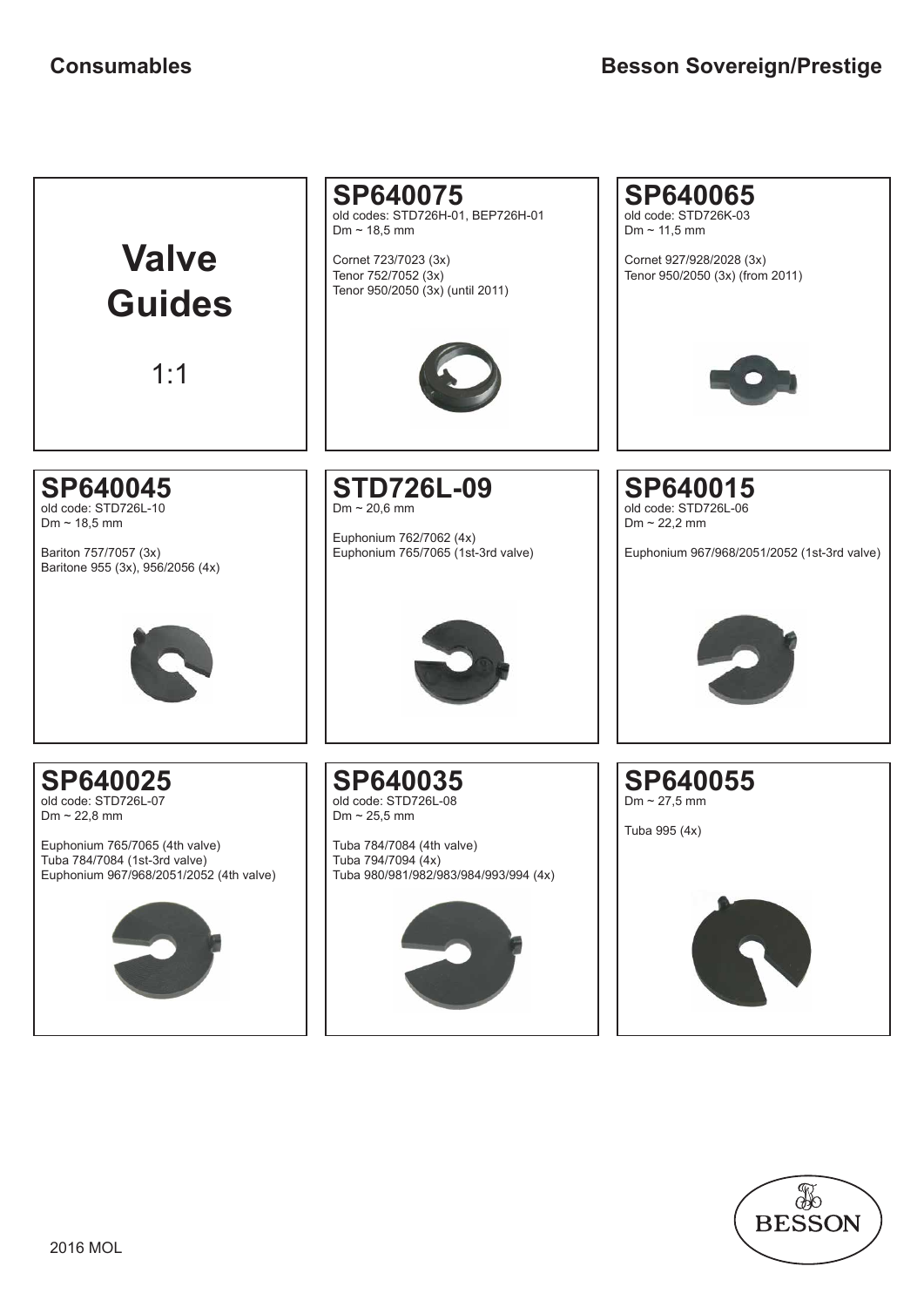